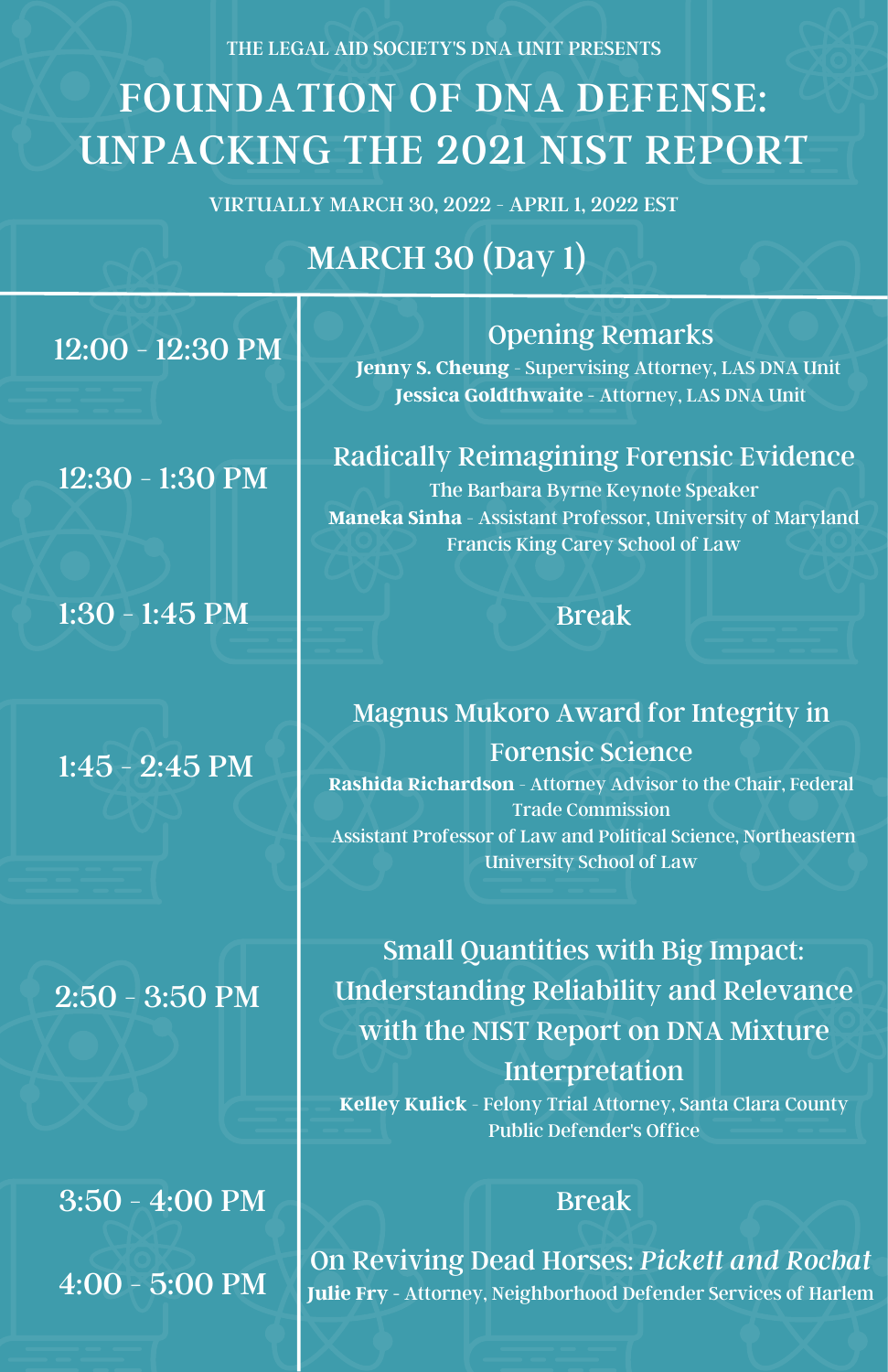THE LEGAL AID SOCIETY'S DNA UNIT PRESENTS

# FOUNDATION OF DNA DEFENSE: UNPACKING THE 2021 NIST REPORT

VIRTUALLY MARCH 30, 2022 - APRIL 1, 2022 EST

## MARCH 31 (Day 2)

11:00 - 12:30 PM

1:30 - 1:45 PM  $\blacksquare$  Break

1:45 - 3:15 PM

3:20 - 4:50 PM

Case-Specific Assessment of Performance of Strength of Evidence Assessment Models **Dr. Steve Lund -** Statistician, Statistical Design, Analysis & Modeling Group, NIST **Dr. Hari Iyer** - Statistician, Statistical Design, Analysis & Modeling Group, NIST

12:35 - 1:35 PM Case Assessment and Interpretation **Cynthia Cale -** Independent Forensics DNA Consultant, CMC Forensics DNA Consulting

Objectionable Language in Forensic DNA **Testimony Tiffany Roy** - President of ForensicAid Expert Working Group on Human Factors in Forensic DNA Interpretation (NIST) **Dr. Greg Hampikian** - Professor of Biological Sciences & Criminal Justice, Boise State University, Co-Director, Idaho Innocence Project

NISTIR 8351 DRAFT Scientific Foundation Review – An ESR/STRmix perspective **Dr. John Buckleton -** Forensic Scientist, Institute of Environmental Science and Research; Co-developer of STRmix **Richard Wivell** - Senior Scientist, Institute of Environmental Science and Research Ltd (ESR)